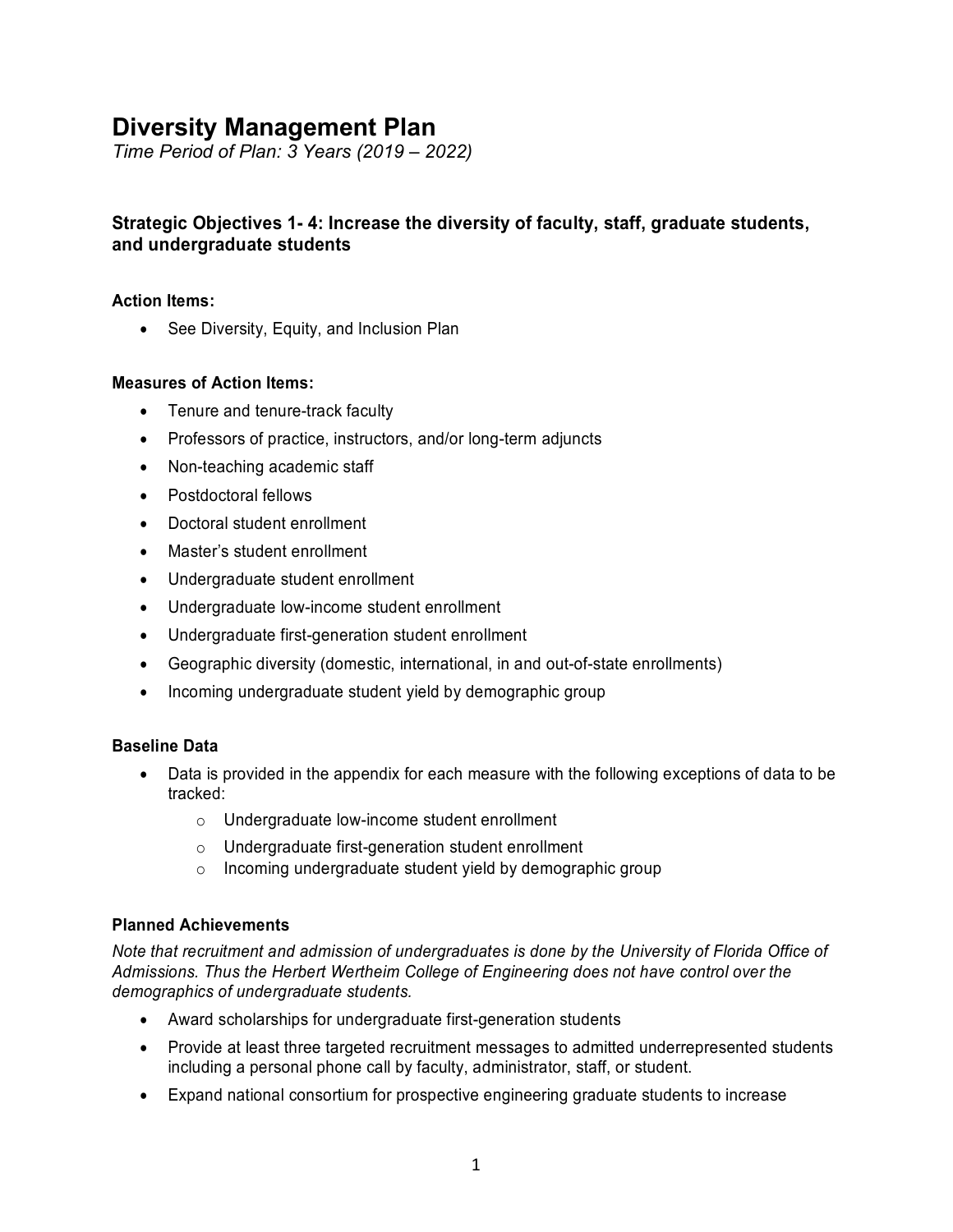numbers of female and URM student prospects

- Continue to bring in prospective PhD students as undergraduate juniors, involve in Summer Undergraduate Research at Florida program, and admitted PhD students to campus to visit the college and departments of interest, learn about admissions, fellowships, research institutes, meet current graduate students, and see Gainesville.
- Continue Faculty Search Committee best practices for recruiting diverse faculty

## **Time Period of Action Items**

Annually in Summer

• Review actions taken for improvement and assess data measures.

## **Resources of Action Items**

- Funding for hiring provided by Wertheim transformation funds and Provost office
- Funding for Summer Undergraduate Research at Florida program provided by Provost office and the Herbert Wertheim College of Engineering
- Training materials

# **Strategic Objective 5: Foster a culture of inclusion among the HWCOE community of faculty, staff, graduate students, and undergraduate students**

#### **Action Items:**

• See Diversity, Equity, and Inclusion Plan

## **Measures of Action Items:**

- Administrators
- Advisory Boards
- Climate data (students, faculty, staff) climate studies, online surveys, exit surveys, student responses at forums/focus groups, etc.;
- Number and scope of activities and programs that promote diversity;
- Opportunities for interactions among people having a diversity of experiences and backgrounds;

## **Baseline Data**

- Data is provided in the appendix for each measure with the following exceptions of data to be tracked:
	- o Climate data (students, faculty, staff) climate studies, online surveys, exit surveys, student responses at forums/focus groups, etc.;
	- o Number and scope of activities and programs that promote diversity;
	- $\circ$  Opportunities for interactions among people having a diversity of experiences and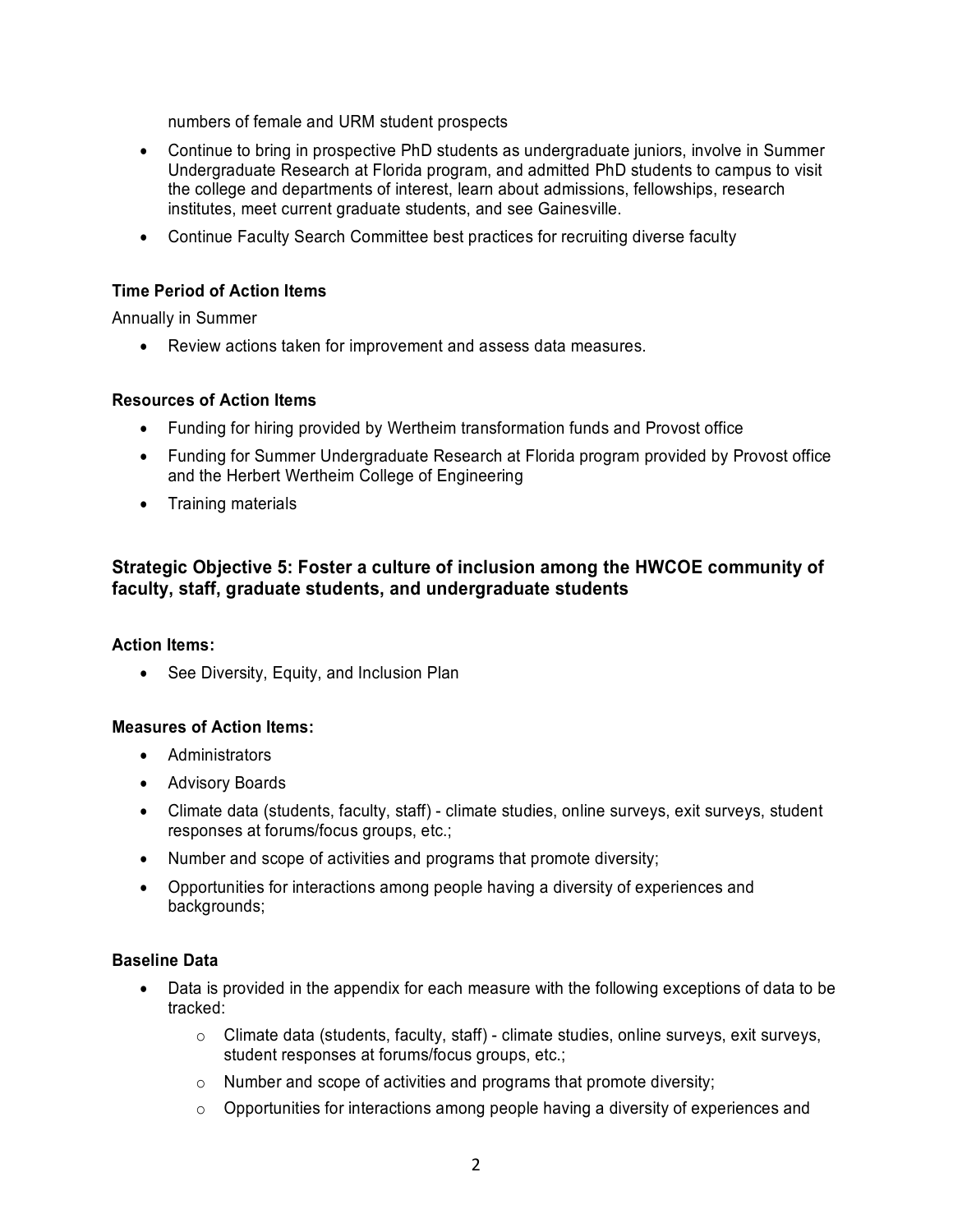backgrounds;

## **Planned Achievements**

- Host NAMEPA and SECME national conferences in 2019
- Implement industrial partners best practices for promoting a diverse and inclusive culture
- Continue to provide opportunities for networking, communication, and consensus-building of faculty, students, and staff
	- $\circ$  Host one college wide reception per semester for underrepresented faculty, staff, and students
	- $\circ$  Luncheons for women and underrepresented minorities in engineering throughout the semester for students and faculty
- Successful integration of campus Chief Diversity Office and college diversity initiatives with each engineering department through the College's Diversity and Inclusion Committee
- Implementation of diversity and inclusion learning modules in all design courses
- Continue support and sharing of activities for all underrepresented/diversity-oriented student organizations

## **Time Period of Action Items**

Semi-annually – at end of each semester

Climate data will be reviewed annually each summer

• Review actions taken for improvement and assess data measures.

## **Resources of Action Items**

- Administrative support for College Diversity and Inclusion committee
- Funding for activities and programs

## **Strategic Objective 6: Improve retention among the HWCOE community of faculty, staff, graduate students, and undergraduate students**

## **Action Items:**

• See Diversity, Equity, and Inclusion Plan

## **Measures of Action Items:**

- Doctoral student retention
- Doctoraldegreerecipients
- Master's student retention
- Master'sdegree recipients
- Undergraduate student 6-year graduation rates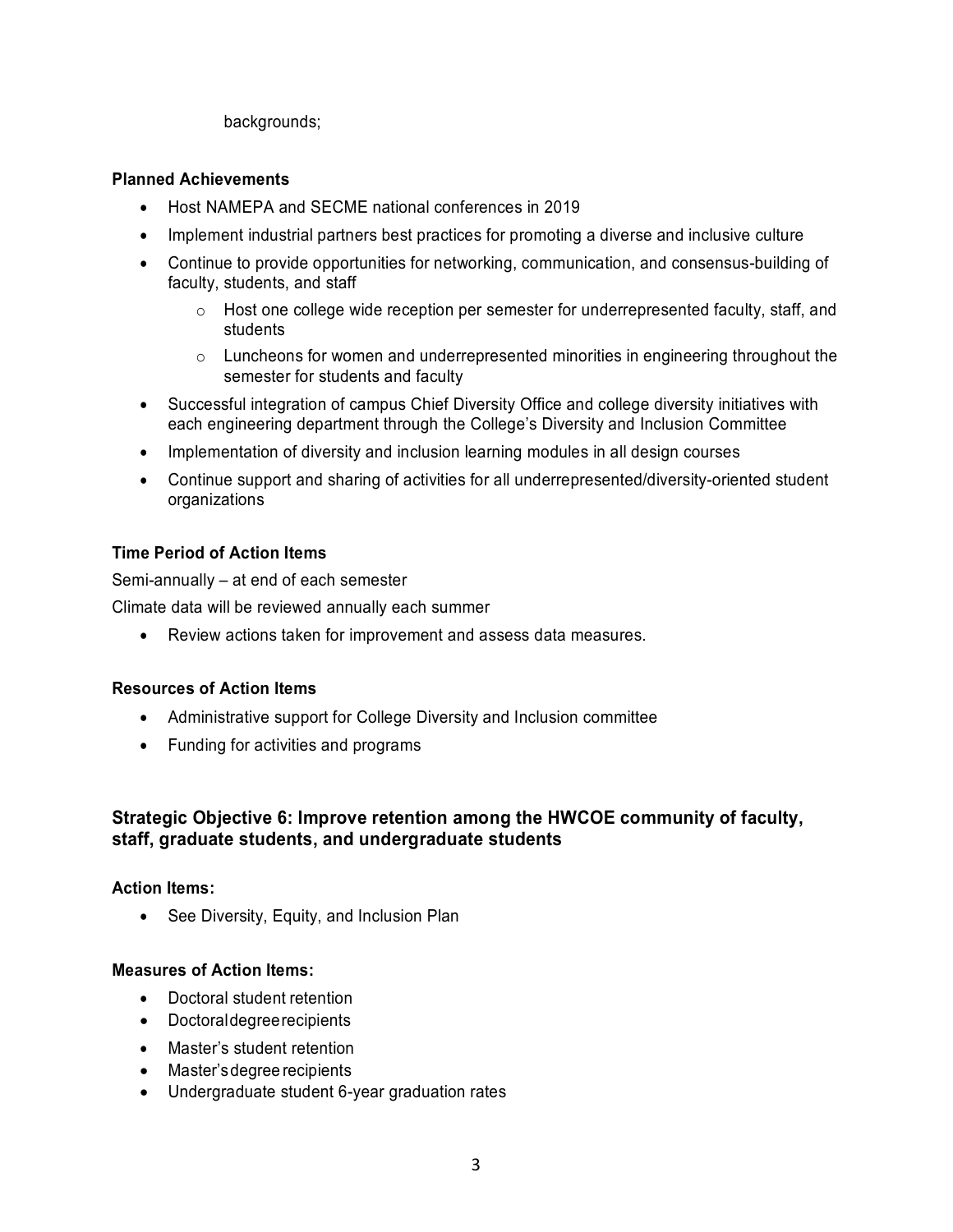- Undergraduate first to second year retention rate
- Bachelor's degree recipients
- Climate data (students, faculty, staff) climate studies, online surveys, exit surveys, student responses at forums/focus groups, etc.;
- Opportunities for interactions among people having a diversity of experiences and backgrounds;

## **Baseline Data**

- Data is provided in the appendix for each measure with the following exceptions of data to be tracked:
	- o Master's and doctoral retention
	- $\circ$  Climate data (students, faculty, staff) climate studies, online surveys, exit surveys, student responses at forums/focus groups, etc.;
	- $\circ$  Opportunities for interactions among people having a diversity of experiences and backgrounds;

## **Planned Achievements**

- Update faculty mentoring program by integrating departmental faculty mentoring best practices with input from college work-life balance committee and college diversity and inclusion committee
- Continue support for participation in professional development programs such as Women in Higher Education Leadership: HERS (Higher Education Resource Services) Institute
- Continue support to send underrepresented students to research and professional development conferences such as the Grace Hopper Conference
- Implement college-wide student peer mentoring
- Continue tutoring programs through Center for Student Excellence
- Increase summer bridge program (STEPUP) participation from 36 to 60 students
- Increase first to second year retention to 85%

## **Time Period of Action Items**

Annually in Summer

• Review actions taken for improvement and assess data measures.

#### **Resources of Action Items**

- Administrative support for College Diversity and Inclusion Committee and College Work-life Balance Committee
- Funding for activities and programs